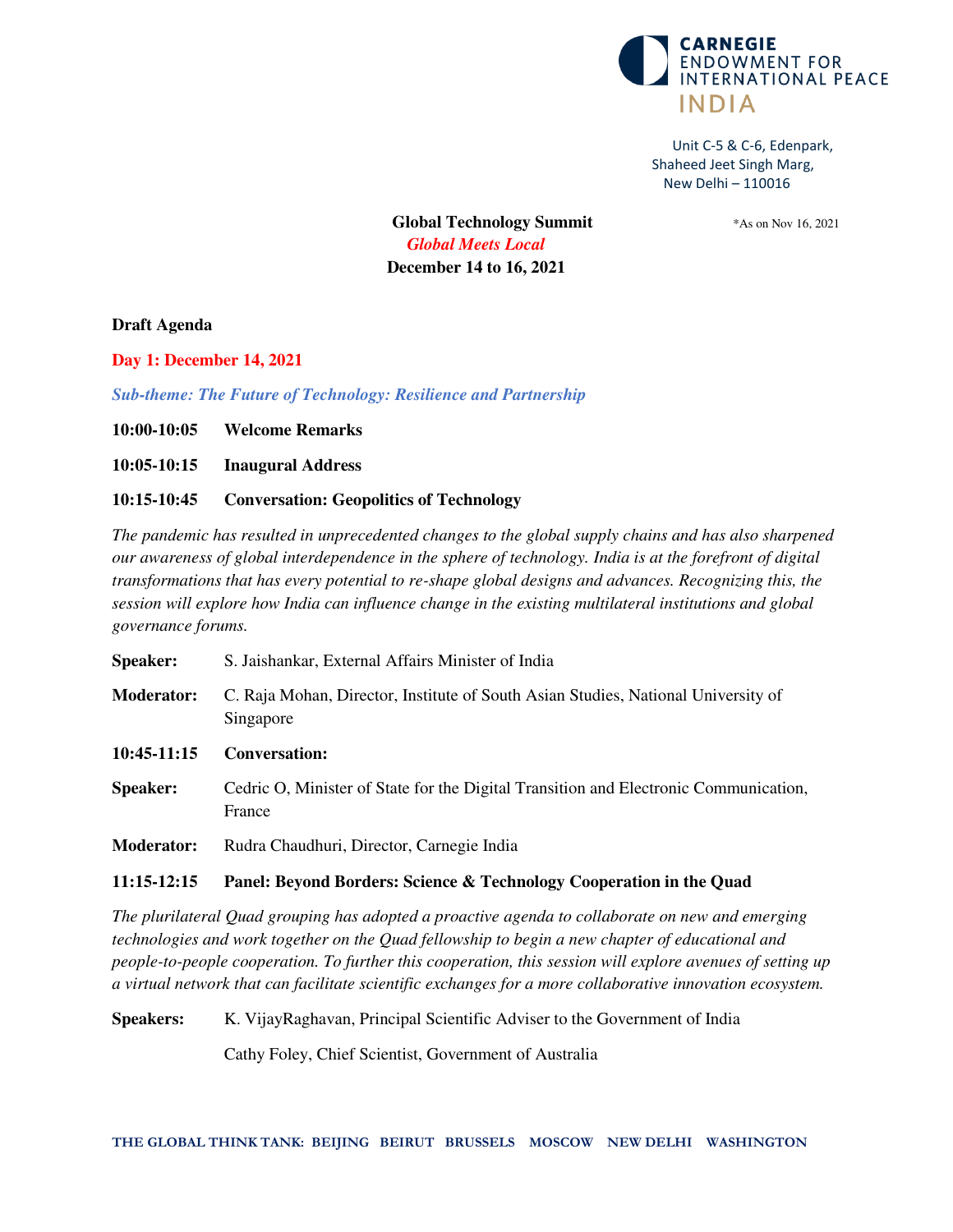

 Yoichiro Matsumoto, Scientific and Technology Advisor to the Minister for Foreign Affairs, Government of Japan

Allison Schwier, Acting Science and Technology Advisor to the Secretary of State, The White House (TBC)

**Moderator:** Sachin Chaturvedi, Director General, Research and Information System for Developing Countries

#### **12:15-12:45 Conversation: Building India's Technology Resilience**

*The Indian Ministry of Defense has recently introduced new measures to make India self-reliant in defense production. This session will discuss initiatives that the Indian government is adopting to foster innovation in the defense sector and the challenges to achieving self-reliance.* 

**Speaker:** Ajay Kumar, Defence Secretary of India

**Moderator:** Suyash Rai, Deputy Director & Fellow, Carnegie India

# **12:45-13:15 Conversation: Investing in Technology: A Roadmap for Economic Growth**

*Large enterprises around the world are now looking at information technology not as a cost driver but a business driver. Investment in digital and cloud transformation is on the rise. This session will discuss the internal and external changes companies can make, as well as the concerns they must keep in mind, while exploring these transformations in an effort to stimulate economic growth.*

**Speaker:** Salil Parekh, Chief Executive Officer & Managing Director, Infosys

**Moderator:** Anirudh Burman, Associate Research Director & Fellow, Carnegie India (TBC)

# **13:15-14:15 Panel: Virtues of Setting up a Quad-Startup Hub**

*Recognizing the significant economic and societal disruption caused by the COVID-19 pandemic, Quad nations are spearheading initiatives to foster innovation and accelerate growth. This session will explore trends in the critical and emerging technologies of the future and identify related opportunities for cooperation, including the potential to setup a Quad start-up hub.* 

| 14:15-15:15       | <b>Panel: Securing Vaccine Supply Chains: Partnerships &amp; Resilience</b>    |
|-------------------|--------------------------------------------------------------------------------|
| <b>Moderator:</b> | Dhruva Jaishankar, Director, US Initiative, Observer Research Foundation (TBC) |
|                   | Jitendra Vijay, Chief Executive Officer, MEITY Startup Hub                     |
|                   | Representative from Intel (TBC)                                                |
| <b>Speaker:</b>   | Jay Gullish, Digital Policy Director, USIBC                                    |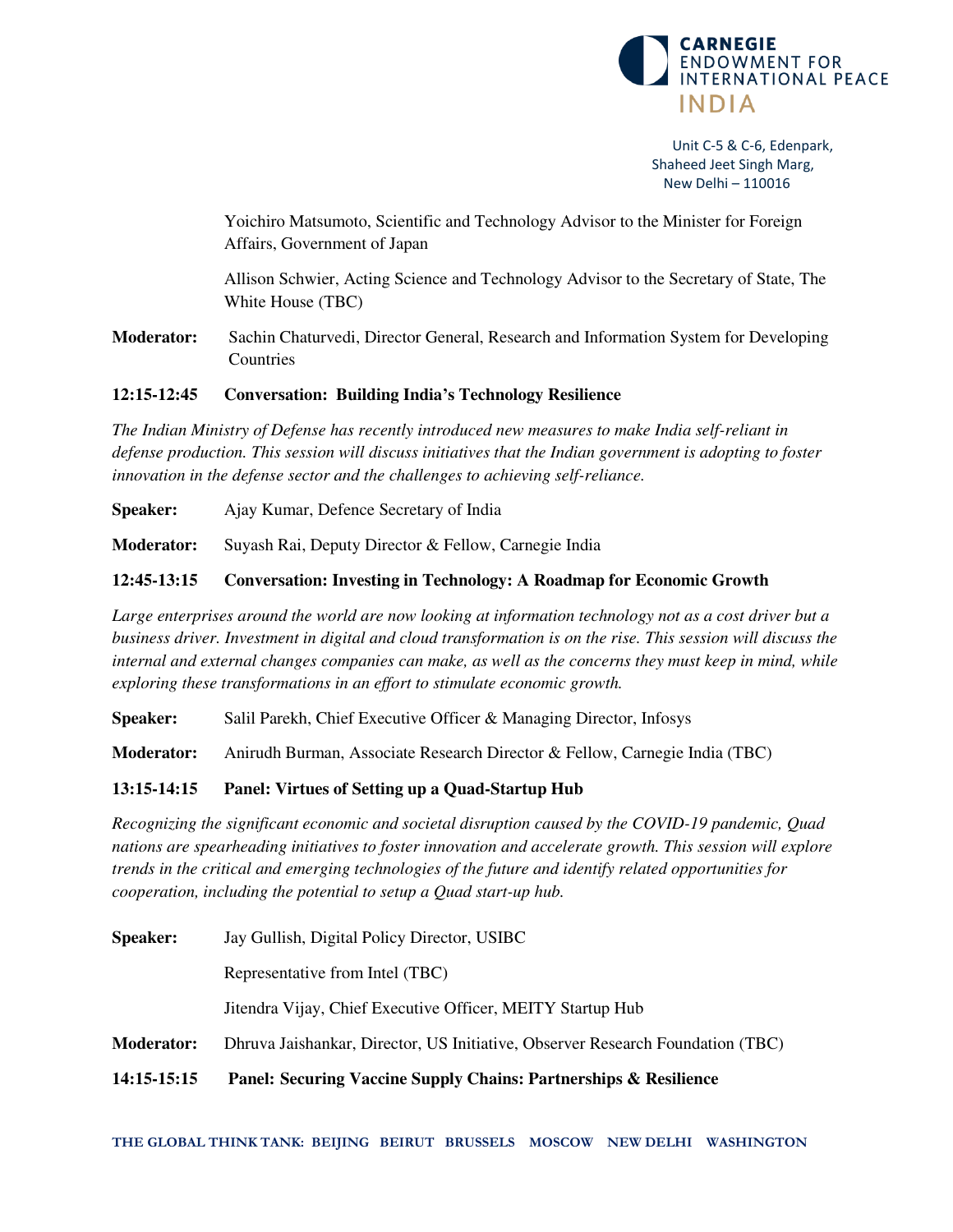

*Greater collaboration amongst all stakeholders, including suppliers, customers, logistics providers, and others is needed to develop resilient supply chains for effective distribution of vaccines globally. This session will discuss the importance of such partnerships and the role of technology in improving supply chain flexibility to address random and high-impact events.* 

**Speakers:** Seth Berkley, Chief Executive Officer, GAVI, the vaccine alliance (TBC)

Mahima Datla, Managing Director & Chief Executive Officer, Vaccines & Branded Formulations, Biological E Limited

Kiran Mazumdar-Shaw, Executive Chairperson, Biocon

Robin Davies, Head, Indo-Pacific Centre for Health Security, Government of Australia

Suchitra Ella, Joint Managing Director and Co-founder, Bharat Biotech (TBC)

**Moderator:** TBD

#### **15:15-16:15 Panel: Fragmentation: The Future of the Geopolitics of Data**

*When it comes to data, most nations are choosing regional and bilateral agreements over larger multilateral agreements, to facilitate data flows. This session will discuss this shifting trend and explore various countries approaches to facilitating global data flows.* 

| <b>Speakers:</b>  | Katherine Charlet, Director, Data Governance, Google                                                                            |
|-------------------|---------------------------------------------------------------------------------------------------------------------------------|
|                   | Ralf Sauer, Deputy Head of Unit for International Data Flows, DG Justice, European<br>Commission                                |
|                   | Michael Nelson, Senior Fellow, Technology & International Affairs Program, Carnegie<br><b>Endowment for International Peace</b> |
|                   | Rahul Jain, Senior Software Engineer, Amazon (TBC)                                                                              |
| <b>Moderator:</b> | Malavika Raghavan, Senior Fellow for India, Future of Privacy Forum                                                             |
| 16:15-16:45       | <b>Keynote</b>                                                                                                                  |
| <b>Speaker:</b>   | Rajkumar Ranjan Singh, Minister of State for External Affairs and Education,<br>Government of India                             |
| 16:45-17:00       | <b>Conversation: Strategic Value of Unified Payments Interface (UPI)</b>                                                        |
| <b>Speaker:</b>   | Ritesh Shukla, Chief Executive Officer, NPCI International Payments Limited                                                     |
|                   |                                                                                                                                 |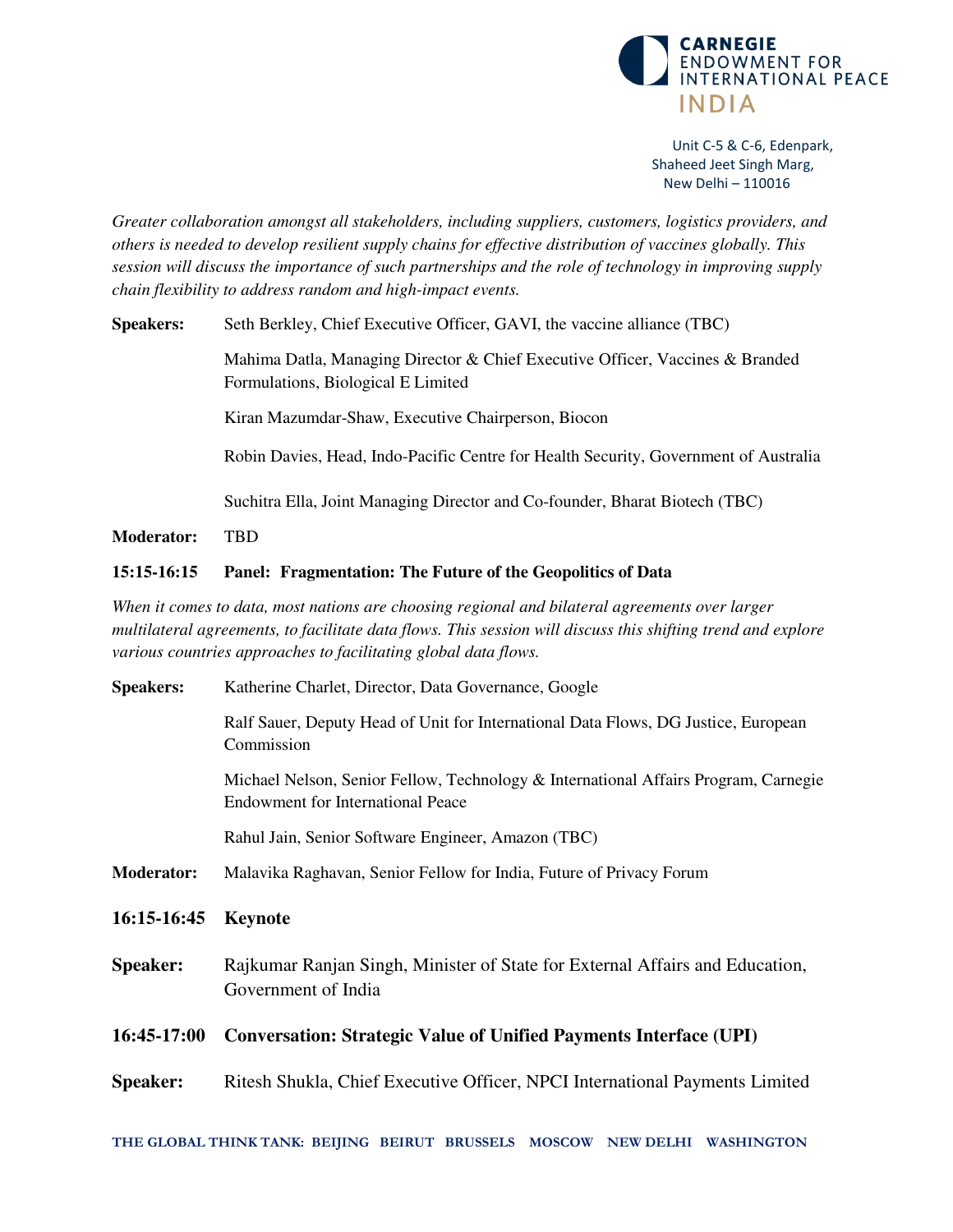

# **Moderator:** Rudra Chaudhuri, Director, Carnegie India

# **17:00-18:00 Panel: Unified Payments Interface (UPI): Building Digital Highways**

*India has been eyeing the global market with countries like Singapore, Bhutan, Philippines, and Kenya looking to build digital infrastructures to facilitate quick and efficient digital payments. This session will discuss the benefits of adoption of UPI abroad and the challenges it faces in other geographies with different business and political landscapes.* 

**Speakers:** Umang Moondra, Secretary, Singapore Fintech Association

Tamara Cook, Chief Executive Officer, Financial Sector Deepening Kenya (TBC)

Ritesh Shukla, Chief Executive Officer, NPCI International Payments Limited

Roberto de Oliveira Campos Neto, Governor, Central Bank of Brazil

Abhijit Bose, Head of India, WhatsApp (TBC)

**Moderator:** Sahil Kini, Co-founder and Chief Executive Officer, Setu

# **18:00-18:45 Panel: Cryptocurrencies: The Future of Technology and Regulation**

*Regulatory reactions to cryptocurrencies range from crackdowns (China) to uncertainty (India) to a positive embrace (El Salvador). From relatively humble beginnings, Cryptocurrencies today command a market capitalization of nearly \$2 trillion. They have spurred both imagination and innovation among the industry as well as central banks. Cryptocurrencies seem poised to stay. This session will unpack their conceptual foundations, future of the technology, risk perceptions of regulators, and possible pathways to navigate the promise, and the perils, of cryptocurrencies.* 

**Speakers:** Subhash Chandra Garg, Strategist, Economics, Finance, and Fiscal Policy

Aigerim Khussainova, Government Relationship & Partnership Manager, Blockchain & Cryptotechnology Association of Kazakhstan (TBC)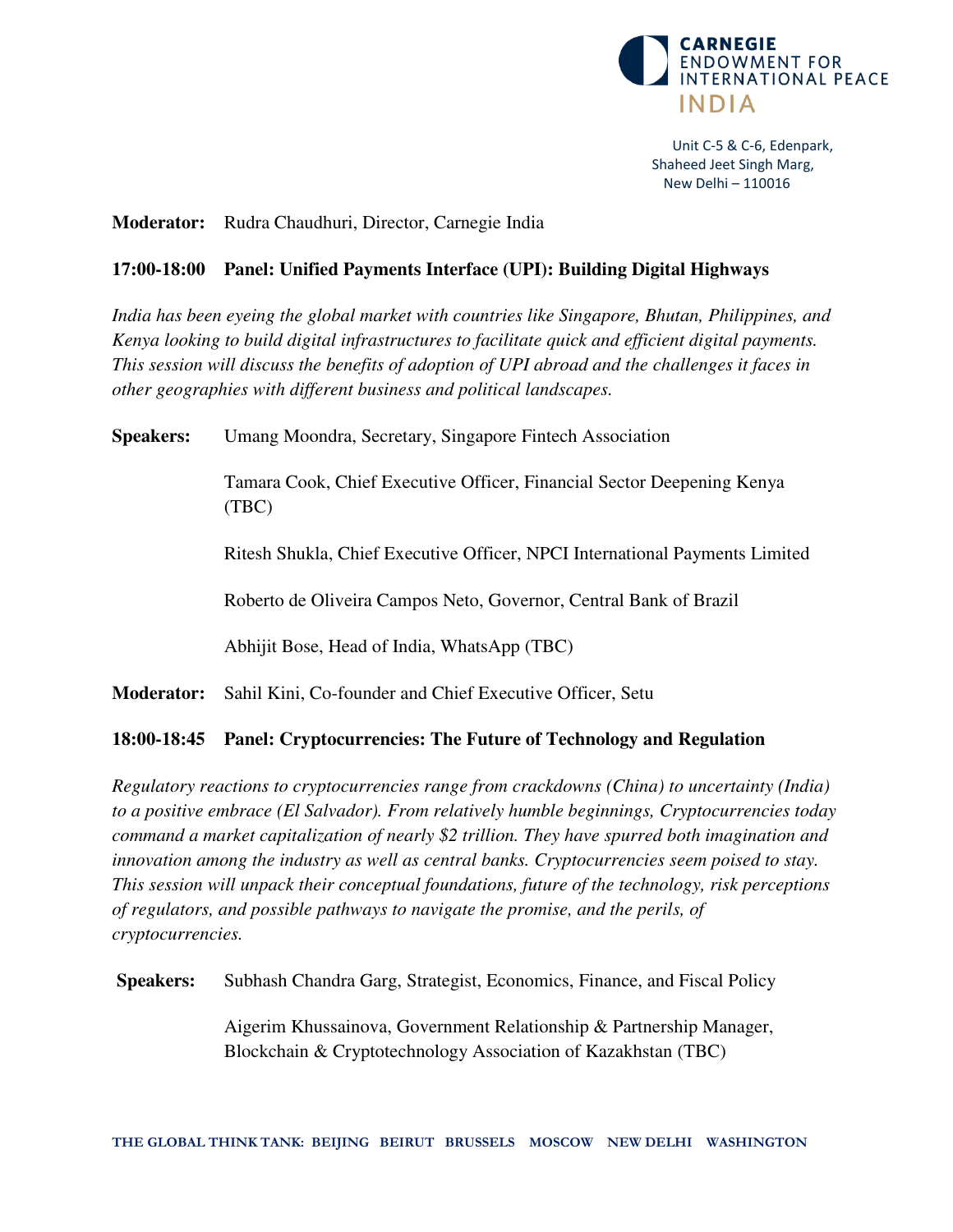

Robert Greene, Nonresident Scholar, Asia Program and Cyber Policy Initiative, Carnegie Endowment for International Peace

**Moderator:** Priyadarshini, Associate Fellow, Technology & Society Program, Carnegie India

# **18:50-19:15 Conversation: The Future of Fintech in India**

*India is at the forefront of the fintech revolution with its citizens adopting paperless lending, mobile wallets, internet banking, and secure payment gateways. However, fintech also comes with its fair share of challenges concerning cybersecurity and the tensions that exist between the working model of modern fintech firms and that of traditional financial institutions. This session will explore how fintech is forming the future of next-generation financial solutions while navigating the existing financial landscape.* 

|                   | $20:00-20:05$ Closing Remarks                                         |
|-------------------|-----------------------------------------------------------------------|
|                   | <b>Moderator:</b> Mridul Sharma, MEITY                                |
|                   | Rajesh Bansal, Chief Executive Officer at Reserve Bank Innovation Hub |
| <b>Speakers:</b>  | Sahil Kini, Co-founder and Chief Executive Officer, Setu              |
| $19:15 - 20:00$   | <b>Conversation: Innovation and the Next Half Billion</b>             |
| <b>Moderator:</b> | Rajesh Bansal, Chief Executive Officer at Reserve Bank Innovation Hub |
| <b>Speaker:</b>   | Amitabh Kant, Chief Executive Officer, NITI Aayog                     |

# **19:00-20:30 Closed-door discussion on Building Vaccine Supply Chain Resilience**

*The session will bring together scientists, industry leaders, academicians, and policymakers to discuss the possibilities of new vaccine production capabilities through collaborations with manufacturers, review the current regulations to expedite the vaccine development process, and deliberate strategies to enhance India's global delivery capabilities.* 

# **19:00-20:30 Closed-door discussion on Building Vaccine Supply Chain Resilience**

*The session will bring together scientists, industry leaders, academicians, and policymakers to discuss the possibilities of new vaccine production capabilities through collaborations with manufacturers, review*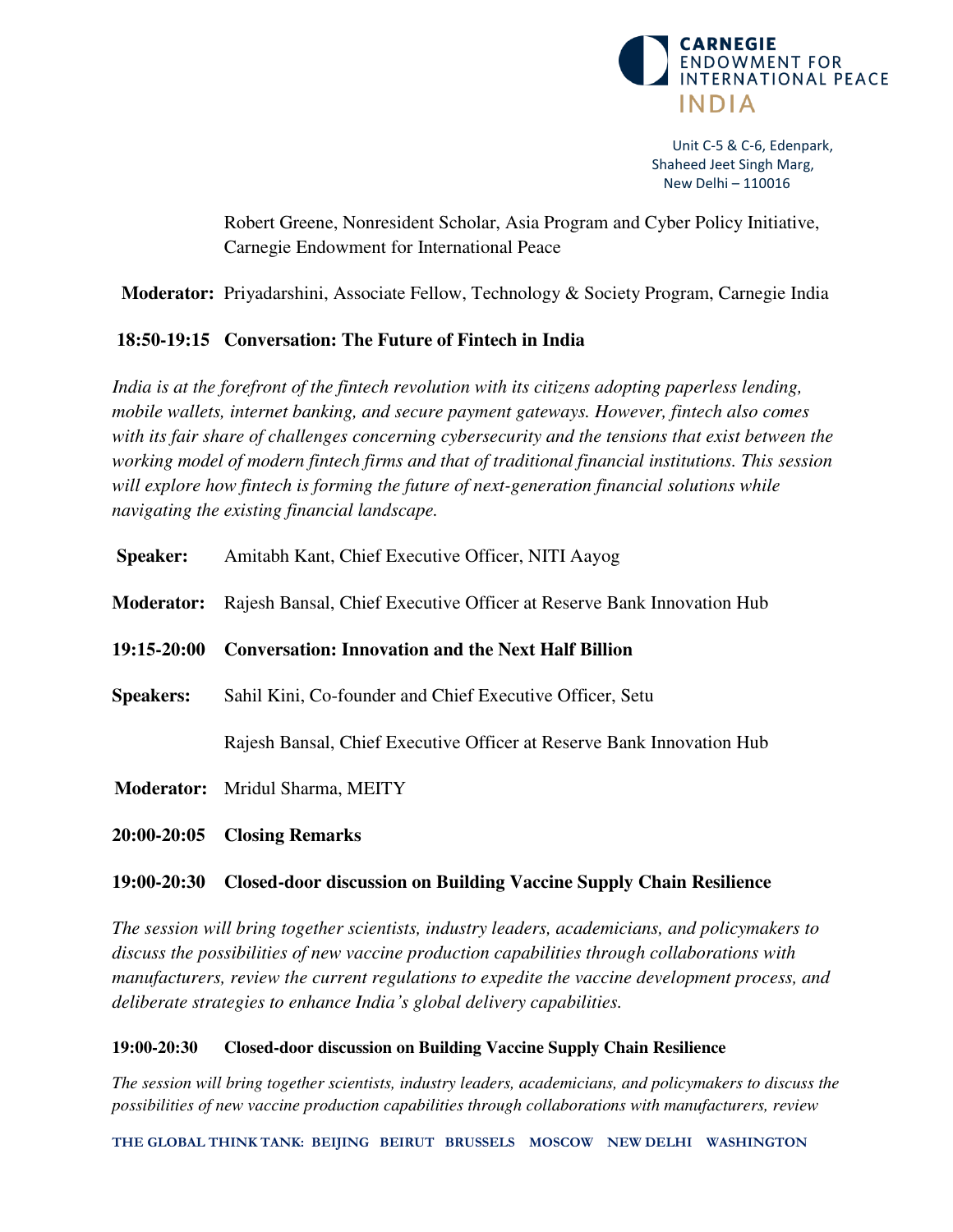

*the current regulations to expedite the vaccine development process, and deliberate strategies to enhance India's global delivery capabilities.* 

# **Day 2: December 15, 2021**

*Sub-theme: Technology & Innovation: Roadmap to Sustainability and Inclusion* 

#### **09:00-10:30 Closed-door Discussion: Cryptocurrencies: Balancing Innovation & Regulation**

*Consumer interest in cryptocurrencies has increased significantly in India in recent months. There are over 1.5 crore Indians investing in cryptocurrencies, according to Nasscom. Investments have also flowed into crypto exchanges that facilitate such investments as well as start-ups involved in developing CryptoTech applications and solutions. On the other hand, an inter-ministerial committee constituted by the government has recommended a ban on private cryptocurrencies while encouraging a digital currency issued by the RBI. This session will bring together perspectives from the industry and policy makers to discuss the role of cryptocurrencies and its prospects.* 

# **10:00-10:05 Opening Remarks**

#### **10:05-10:35 Conversation: Enhancing Digital Connectivity: Fostering Tech Partnerships**

*Strategic tech partnerships are now a major element of any country's foreign policy and are central to a continuously evolving digital world. However, varied approaches to technological development, and different political and economic priorities threaten the scope of such partnerships. The session will identify areas of collaboration to strengthen such tech partnerships focusing on technical standards, 5G diversification, and technology supply chains, among others.* 

**Speaker:** Tarun Chhabra, Senior Director, Technology and National Security, National Security Council, The White House

**Moderator:** Rudra Chaudhuri, Director, Carnegie India

#### **10:35-11:05 Conversation: Unified Health Interface (UHI): Partnering for the Future**

*Health Stack in India was introduced to digitize the health system and make it more transparent and robust. In India, where only 1% of GDP is spent on healthcare, ensuring access to digital healthcare services seems to be a massive challenge. This session will discuss ways in which the UHI can be scaled up domestically and prospects for its export to other countries.* 

**Speaker:** Ram Sewak Sharma, Chief Executive Officer, National Health Authority, Ministry of Health and Family Welfare, Government of India

**Moderator:** Indranil Mukherjee, Managing Director, B. Braun Medical

**11:05-11:15 Intervention: Cybersecurity Governance in the Digital Age**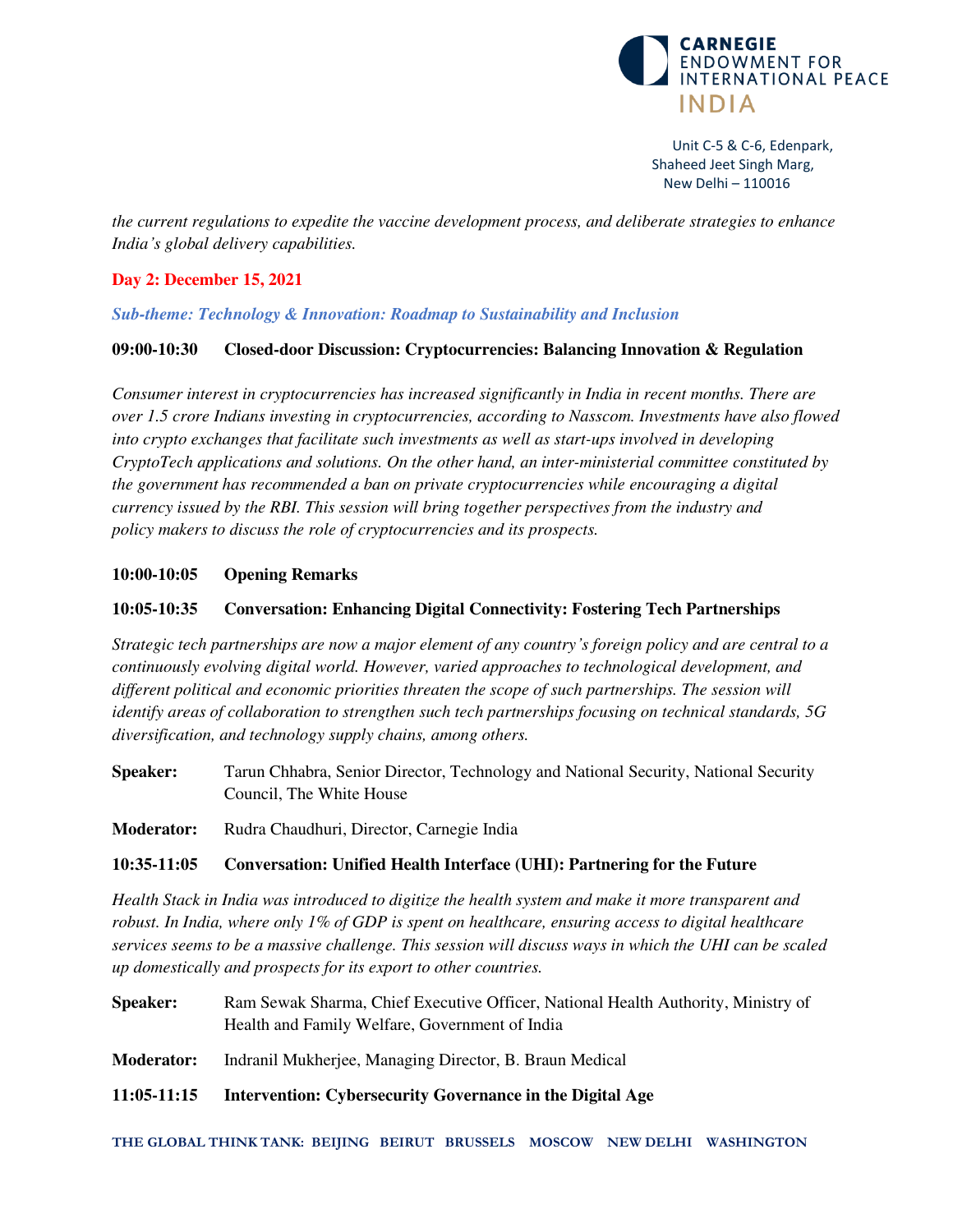

*The joint statement from the Quad leaders released in September this year mentions collaboration in the cyber space with a pledge to work together to combat cyber threats, promote resilience, and secure critical infrastructure. Recognizing this new avenue of cooperation, the session will provide an opportunity to discuss ways to advance work between government and industry to adopt and implement shared cyber standards, develop secure software, build workforce and talent, and promote the scalability and cybersecurity of secure and trustworthy digital infrastructure.* 

**Speaker:** Tobias Feakin, Ambassador for Cyber Affairs and Critical Technology, Government of Australia

# **11:15-12:15 Panel: Cloud Governance: Tackling Cybersecurity Challenges**

*For businesses transitioning to cloud, robust security is imperative to protect data, systems, and applications from theft, leakage, corruption, and deletion. The session aims to discuss ways in which practitioners and policymakers can maximize the cybersecurity benefits provided by cloud service providers and minimize the cybersecurity risks.* 

| <b>Speakers:</b>  | Mark Johnston, Head of Security, Customer Engineering, Google Cloud APAC (TBC)                                                   |
|-------------------|----------------------------------------------------------------------------------------------------------------------------------|
|                   | Alok Joshi, Former Member, National Security Advisory Board                                                                      |
|                   | Latha Reddy, Co-chairman, Global Commission on Stability in Cyberspace                                                           |
|                   | Chinenye C. Chizea, Chief Information Security Officer, National Identity Management<br>Commission, Nigeria                      |
| <b>Moderator:</b> | Gunjan Chawla, Post-Doctoral Research Fellow, Centre on National Security and the<br>Law, Georgetown University Law Center (TBC) |
| 12:15-12:25       | <b>Ministerial Intervention: Skilling and Inclusion</b>                                                                          |
| <b>Speaker:</b>   | Dharmendra Pradhan, Minister for Education and Skill Development and<br>Entrepreneurship, Government of India                    |

#### **12:25-13:25 Panel: AUKUS: Future of Nuclear Non-Proliferation**

*A new security partnership, AUKUS, with Australia, UK, and the US will deliver nuclear-powered submarines to Australia. This represents a significant new strategic development for Asian and global security and has implications for nuclear nonproliferation policy. This session will discuss the implications of this new trilateral security partnership and will also explore its geopolitical impact on the future of nuclear nonproliferation.* 

**Speakers:** Rory Medcalf, Professor & Head, National Security College, Australian National University (TBC)

Bruno Tertrais, Deputy Director, Fondation pour la Recherche Strategique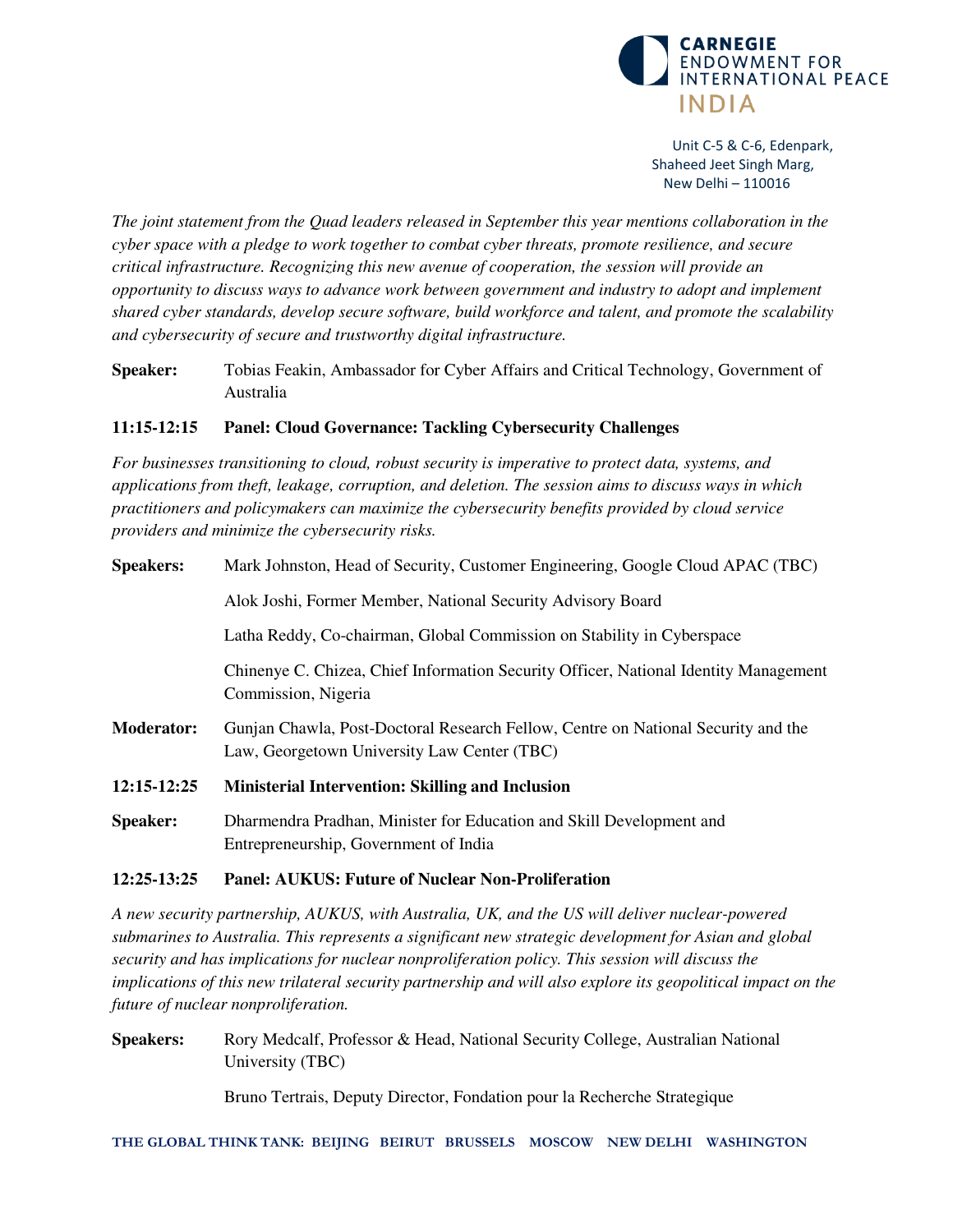

 James Acton, Jessica T. Mathews Chair & Co-director, Nuclear Policy Program, Carnegie Endowment for International Peace

**Moderator:** Rudra Chaudhuri, Director, Carnegie India

#### **13:25-14:25 Panel: Building a Technology Innovation Hub: Lessons from Karnataka**

*Karnataka has managed to turn Bengaluru and the surrounding areas into a vibrant ecosystem for technology and innovation. There have also been significant efforts to extend this ecosystem to the State as a whole. This session will discuss lessons that can be replicated to build innovation hubs in other parts of the country.* 

| <b>Speakers:</b>  | Basavaraj Bommai, Chief Minister of Karnataka                        |
|-------------------|----------------------------------------------------------------------|
|                   | Kiran Mazumdar-Shaw, Executive Chairperson, Biocon                   |
|                   | TV Mohandas Pai, Co-founder and Chairman, Aarin Capital              |
| <b>Moderator:</b> | RK Misra, Non-Resident Scholar, Carnegie India                       |
| 14:25-14:50       | <b>Conversation: Leveraging Technology to Fight Future Pandemics</b> |
|                   |                                                                      |

| <b>Speaker:</b>   | Gagandeep Kang, Professor of Microbiology, Christian Medical College                                                              |
|-------------------|-----------------------------------------------------------------------------------------------------------------------------------|
| <b>Moderator:</b> | Shruti Sharma, Senior Research Analyst, Technology & International Affairs Program,<br>Carnegie Endowment for International Peace |
| 14:50-15:00       | <b>Ministerial Intervention</b>                                                                                                   |
| <b>Speaker:</b>   | Ashwini Vaishnaw, Minister for Railways, Communications, Electronics & Information<br>Technology, Government of India (TBC)       |

#### **15:00-15:10 Ministerial Intervention: Strengthening Digital Ties**

*The Biden administration has signaled its desire to strengthen commercial and economic ties with likeminded countries, to build resilient supply chains and enhance cooperation in the technology space. It has however also shown its willingness to maintain trade pressure on countries, that are erecting barriers to digital trade. This session will present an opportunity to discuss ways to improve digital policies to support strategic digital partnerships.* 

Speaker: Gina Raimondo, United States Secretary of Commerce (TBC)

**15:10-15:20 Ministerial Intervention: Strengthening Technology Partnership: Future of India-Brazil Ties**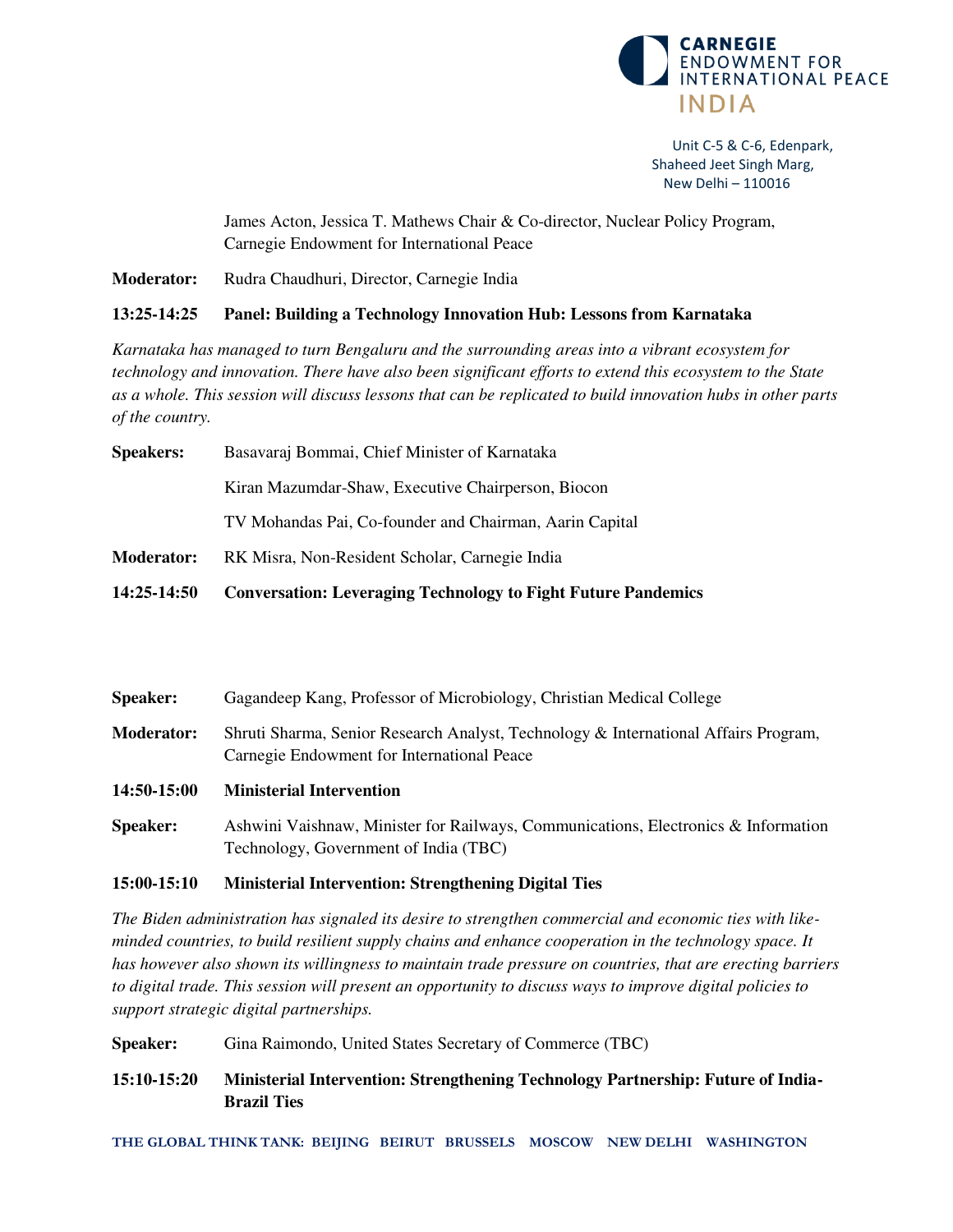

*As two large emerging economies, India and Brazil could work together in areas of emerging technologies through sharing of best practices and undertaking joint research in areas of mutual interest. This session will provide an opportunity to explore areas of mutual interest and possible bilateral and multilateral collaborations, such as BRICS, to deepen cooperation in peaceful uses of nuclear and space technologies, information and communication technology, sustainable agriculture, climate change, and healthcare, among other things.* 

**Speaker:** Marcos Pontes, Minister of Science, Technology, and Innovation of Brazil (TBC)

# **15:20-15:30 Intervention: India & Slovenia: Building Toward a Green Future**

*Over the last three decades the relationship between India and Slovenia has only continued to grow stronger. The two countries celebrate thirty years of diplomatic relations next year. This session seeks to explore how India & Slovenia can further collaborate, especially in the development of high-tech and clean technologies.* 

**Speaker:** Anze Logar, Minister of Foreign Affairs, Republic of Slovenia

# **15:30-16:15 Conversation: Sustainable Mobility: Scope for Public-Private Partnership**

*Both the public and private sector in India is working toward introducing cost-effective, pollution-free indigenous mobility solutions. This includes research on using more sustainable substitutes for electric vehicle (EV) components, investing in infrastructure that supports electric mobility, and enabling government incentives. Indian manufacturers, supported by the public sector, have an opportunity to build EV for the world, not just India. Exploring this transition to sustainable mobility, this session will assess the recent trend in electric mobility and its impact on the innovation ecosystem.* 

**Speakers:** Bhavish Aggarwal, Co-founder and Chairman, Ola Group (TBC)

Nitin Gadkari, Minister of Road Transport and Highways, Government of India (TBC)

**Moderator:** TBD

# **16:15-17:15 Panel: Reaching a Trillion Dollar Digital Economy**

*The Indian government, that launched the Digital India programme in 2015, is now planning to leverage growing opportunities in manufacturing, engineering, and digitalization to drive the trillion-dollar digital economy vision. However, it faces a few challenges such as delays in development of infrastructure, rural connectivity, digital literacy, and data security, among many others. This session will discuss possible roadblocks to achieving the trillion-dollar mark and potential solutions to bridge those gaps.* 

**Speakers:** Arundhati Bhattacharya, Chief Executive Officer & Chairperson, Salesforce

Nivruti Rai, Country Head, Intel India and Vice-President, Intel Foundry Services, Intel Corporation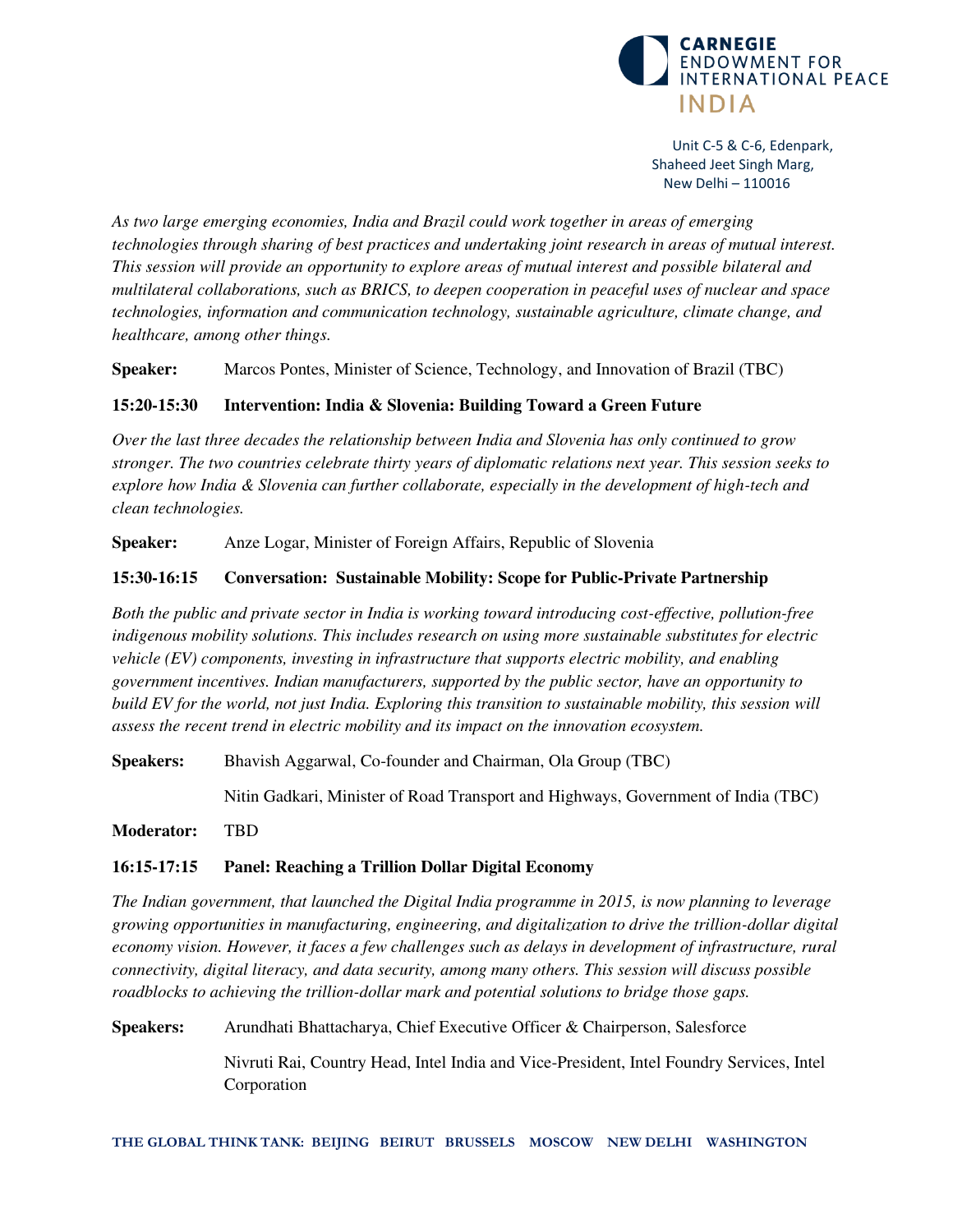

Rajeev Chandrasekhar, Minister of State for Skill Development and Entrepreneurship and Minister of State for Electronics and Information Technology, Government of India (TBC)

Manish Sabharwal, Executive Vice-Chairman, TeamLease Services Limited

#### **Moderator:** TBD

#### **17:15-17:45 Conversation: Global Retail Supply Chains**

*The onset of the COVID-19 pandemic has brought to the fore national and global vulnerabilities in the retail supply chains. As e-commerce is slowly, but surely going global, many countries around the world are benefitting from greater cross-border trade through e-commerce. Local artisans are able to reach global markets and previously underserved areas are getting better connected. However, to unleash the global potential of e-commerce, there is a need for creating resilient and harmonious supply chains. These developments provide India an opportunity to become a part of the global supply networks. This session aims to discuss conducive industrial / logistics policies and cutting-edge technologies that will aid India in becoming a part of the resilient global supply chain.* 

| <b>Speakers:</b>  | Abhijit Kamra, Director, Product and Business, Amazon (TBC)                                  |
|-------------------|----------------------------------------------------------------------------------------------|
|                   | Pritam Banerjee, Logistics Specialist, Asian Development Bank                                |
| <b>Moderator:</b> | Aruna Sharma, Practitioner Development Economist                                             |
| 17:45-18:15       | <b>Keynote: The Future of Technology: Resilience and Partnerships</b>                        |
| <b>Speaker:</b>   | Meenakashi Lekhi, Minister of State for External Affairs and Culture, Government of<br>India |
| <b>Moderator:</b> | Samir Saran, President, Observer Research Foundation (TBC)                                   |

#### **18:15-19:00 Talk: Leveraging Technology: Promoting Equitable & Inclusive Education**

*The system of education in India presents complex and multidimensional issues, primarily due to the growing population and the corresponding increase in the demand for education. This session will discuss how we can address these issues by scaling and strengthening the role that technology plays in the Indian education system, to provide quality education in an equitable manner.* 

- **Speaker:** Shankar Maruwada, Chief Executive Officer and Co-founder, EkStep Foundation: Scaling Technology in Education in India
- **19:00-19:15 Intervention/Conversation**
- **Speaker:** Harsh Vardhan Shringla, Foreign Secretary of India (TBC)
- **19:15-19:20 Closing Remarks**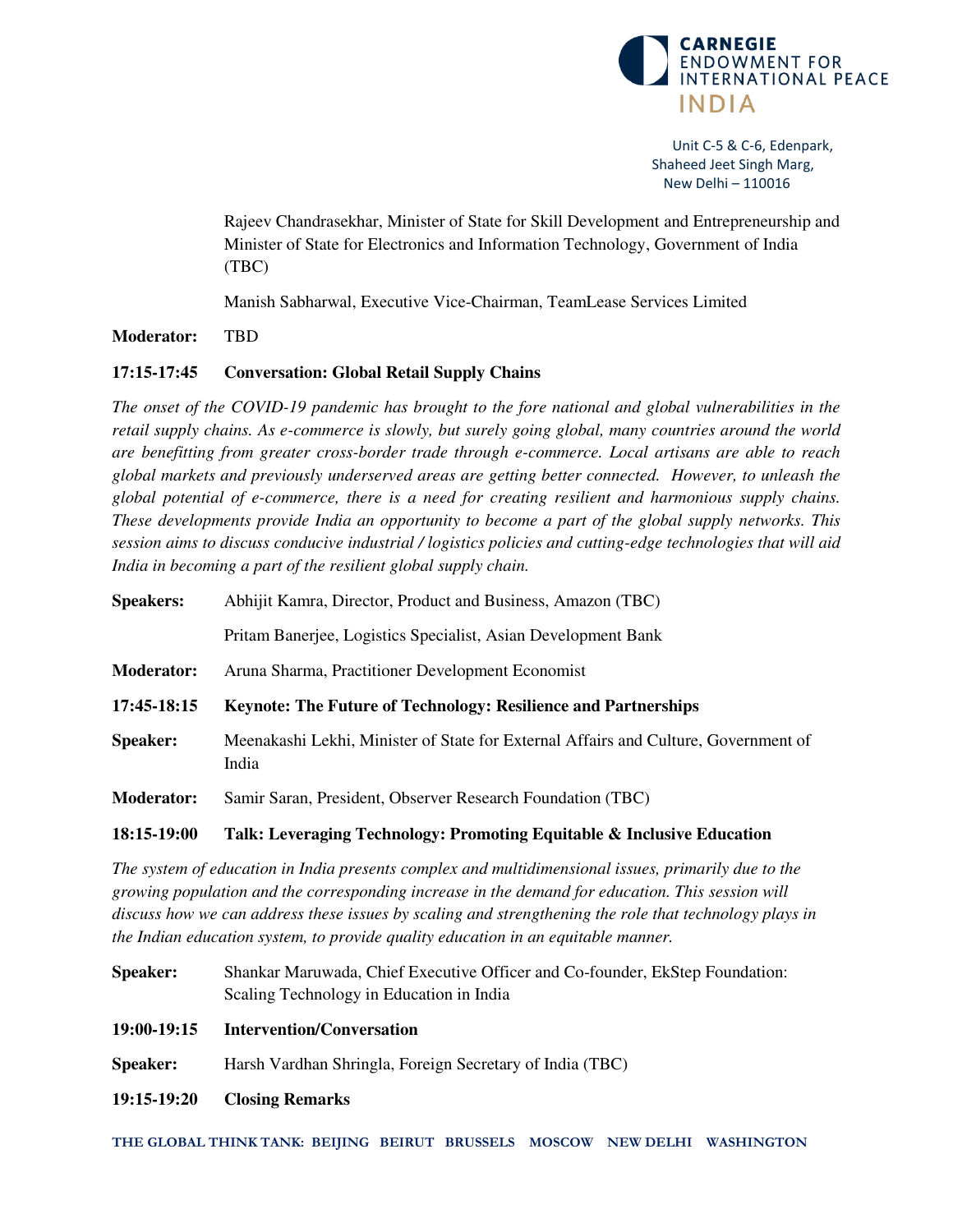

#### **Day 3: December 16, 2021**

*Sub-theme: Glocalizing Emerging Technologies: Building Digital Capabilities* 

| 10:00-10:05       | <b>Opening Remarks</b>                                                                                         |
|-------------------|----------------------------------------------------------------------------------------------------------------|
| $10:05-10:30$     | <b>Conversation:</b>                                                                                           |
| <b>Speaker:</b>   | Ajit Mohan, Vice-President and Managing Director, India, Meta (TBC)                                            |
| <b>Moderator:</b> | TBD                                                                                                            |
| 10:30-10:45       | <b>Keynote:</b>                                                                                                |
| <b>Speaker:</b>   | Representative from WhatsApp (TBC)                                                                             |
| 10:45-10:55       | <b>Ministerial Intervention: Fourth Industrial Revolution: Harnessing Synergies</b><br>Between India & Vietnam |

*Indo-Vietnam Joint Vision for Peace, Prosperity and People Agreement signed last year highlighted that the economic and development partnership between the two countries will be driven by new technologies, innovation, and digitization. The agreement emphasized the need to harness synergies between India's Digital India mission and Vietnam's Digital Society vision. To further the partnership between the two countries, the session will deliberate ways to deepen cooperation in peaceful uses of nuclear and space technologies, information and communication technology, sustainable agriculture, vaccines, and healthcare, among other things.* 

**Speaker:** Nguyen Huy Dung, Deputy Minister of Information and Communications, Government of Vietnam

#### **10:55-11:05 Keynote: Future of Telecom in India**

*The Indian telecom industry has been at the heart of the digital growth of the country and is one of the largest telecom markets in the world. It has become increasingly evident that technological advancements in tools such as Artificial Intelligence, 5G, and satellite communications are being driven by the telecom sector. At the same time, due to the pandemic, the telecom industry has had to grapple with a growing demand for digitization, an increased need for intelligence systems, security concerns, and calls for greater transparency. This session will discuss the future of the telecom industry in India in the context of the challenges and opportunities surrounding the digital application of next-generation technologies in the telecom industry.* 

**Speaker:** K. Rajaraman, Secretary, Department of Telecommunications, Ministry of Communications (TBC)

#### **11:05-11:35 Conversation: Future of Digital Infrastructure in Asia**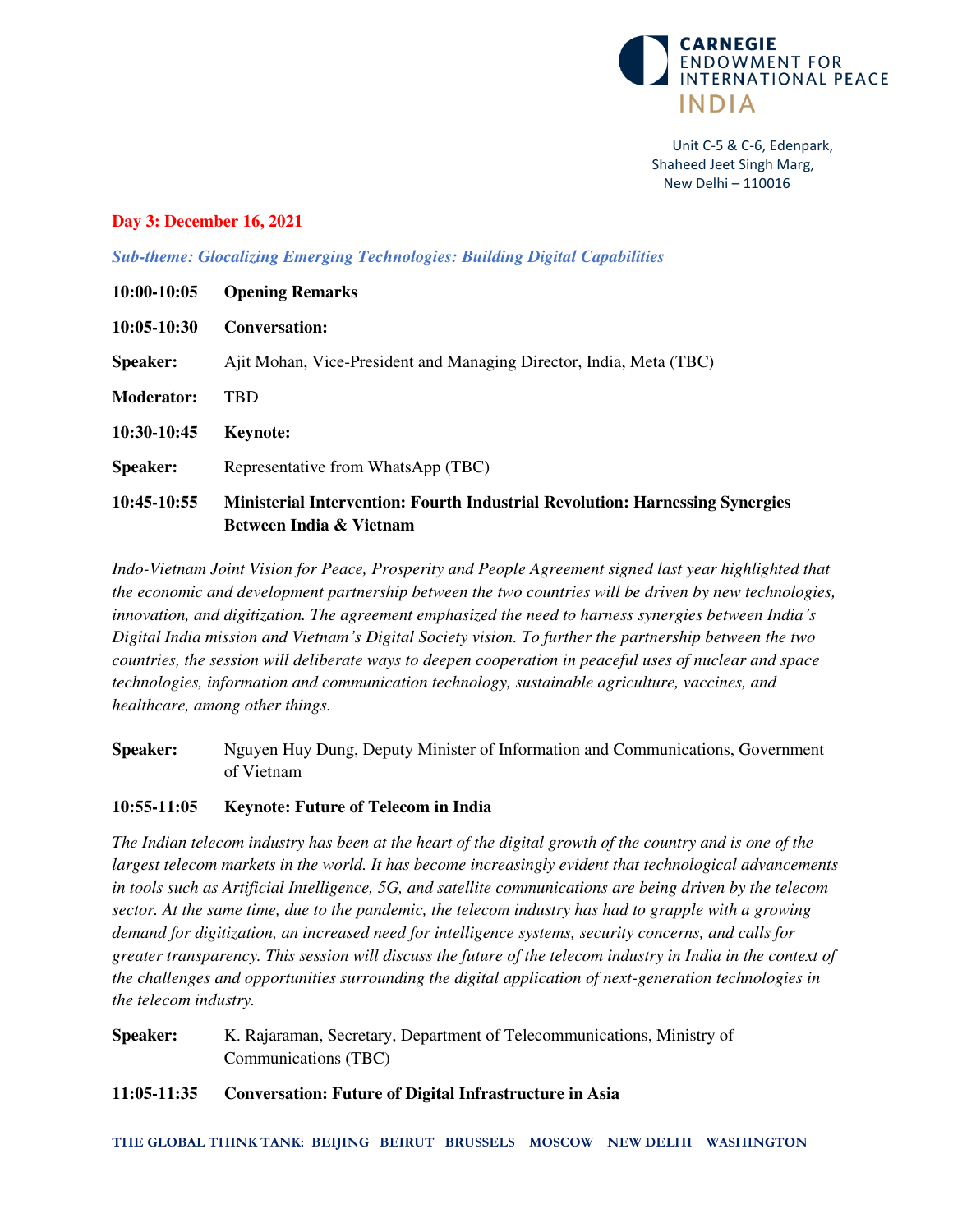

**Speakers:** Akhil Gupta, Vice Chairman, Bharti Enterprises Representative from NEC (TBC)

**Moderator:** Kanav Monga, Managing Director, Virgo Corporation

# **11:35**-**11:45 Intervention: Digital Technologies and Sustainability**

*Digital technologies have the potential to contribute toward the achievement of sustainable development goals. While governments, on the one hand, are developing strategy and regulation to promote sustainable development, businesses, on the other, are adopting digital technologies to advance sustainability. This session will discuss policies and investments that companies are investing in, such as innovative cloud solutions, to ensure resilience which is imperative to building a sustainable and inclusive future.* 

**Speaker:** Christian Klein, Chief Executive Officer, SAP

# **11:45-12:10 Conversation: Cloud and Sustainability: Transitioning to a Greener Future**

*Businesses are slowly transitioning to cloud with an objective to enhance efficiency, innovate responsibly, and reduce the carbon footprint of their operations. This session will explore the financial, security, agility, and environmental benefits through cloud and ways in which it can enable new innovations for the benefit of this planet.* 

| <b>Speakers:</b>  | Ken Haig, Energy and Environment Policy, Asia-Pacific and Japan, Amazon Web<br>Services                                                  |
|-------------------|------------------------------------------------------------------------------------------------------------------------------------------|
|                   | Rajkumar Buyya, Redmond Barry Distinguished Professor, University of Melbourne                                                           |
| <b>Moderator:</b> | Jennifer Davis, Visiting Scholar, Technology and International Affairs Program,<br>Carnegie Endowment for International Peace (TBC)      |
| $12:10-12:40$     | <b>Conversation:</b>                                                                                                                     |
| <b>Speaker:</b>   |                                                                                                                                          |
|                   | Nick Clegg, Vice-President for Global Affairs and Communications, Facebook & Former<br>Deputy Prime Minister of the United Kingdom (TBC) |
| <b>Moderator:</b> | Rudra Chaudhuri, Director, Carnegie India (TBC)                                                                                          |

**12:40-13:40 Panel: Future of Encryption** 

*Given the increasing regulatory focus on encryption around the world, a myriad of technical alternatives or solutions are being proposed to mitigate societal harms. This session will focus on what these solutions are, how likely they are to succeed and what is the best way forward to resolve some of inherent tensions between lawful access and user safety.* 

**Speakers:** Marshall Erwin, Chief Security Officer, Mozilla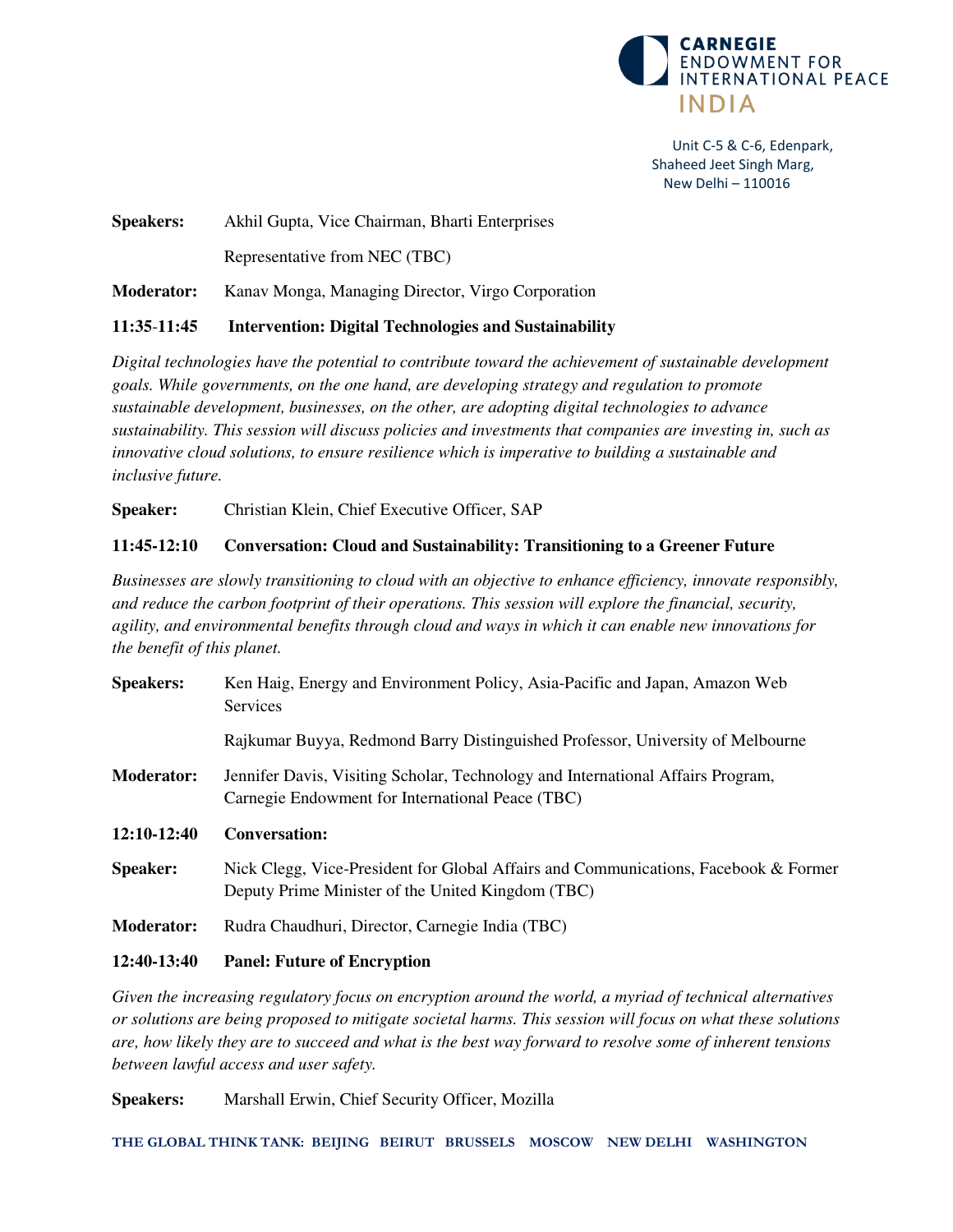

|                   | Yashovardhan Azad, Chairman, DeepStrat and Former Special Director, Intelligence<br>Bureau     |
|-------------------|------------------------------------------------------------------------------------------------|
|                   | Udbhav Tiwari, Non-Resident Scholar, Carnegie India                                            |
| <b>Moderator:</b> | Anirudh Burman, Associate Research Director & Fellow, Carnegie India                           |
| 13:40-14:10       | <b>Conversation:</b>                                                                           |
| <b>Speaker:</b>   | Sanjay Gupta, Country Manager and Vice President (Sales and Operations), Google India<br>(TBC) |
| <b>Moderator:</b> | <b>TBD</b>                                                                                     |
| 14:10-14:45       | Panel: The World We Live In                                                                    |

*How best do we define the world that we live in? This conversation is designed to analyze the changing nature of multilateralism and the diplomatic, technological, and economic disruptions currently underway. Conventional analysis suggests that the current disruptions have fundamentally re-wired diplomatic advances, remodeled supply chains, and paved the path for economic protectionism. Yet are these sound assumptions? What policy strategies can countries and technology companies develop to navigate this complex environment? What differential impact will these changing circumstances have on the developed and the developing world?*

**Speakers:** Ashok Malik, Policy Advisor, Ministry of External Affairs, Government of India (TBC)

David Quarrey, Deputy National Security Adviser, United Kingdom (TBC)

Jim Balsillie, Former Chairman and Co-Chief Executive Officer of Research In Motion (BlackBerry)

**Moderator:** Indrani Bagchi, Diplomatic Editor, The Times of India

# **14:45-15:45 Panel: Building an AI Nation**

*Several countries, including India, have been investing in developing their AI technologies and related policy strategies. The session will discuss the scope of policies that are needed to drive AI innovation and proliferation in sectors beyond merely consumer goods and information technology.* 

**Speakers:** Abhishek Singh, President & Chief Executive Officer, National e-Governance Division, Ministry of Electronics & Information Technology, Government of India

> Lynne E. Parker, Assistant Director of Artificial Intelligence, White House Officer of Science & Technology Policy (TBC)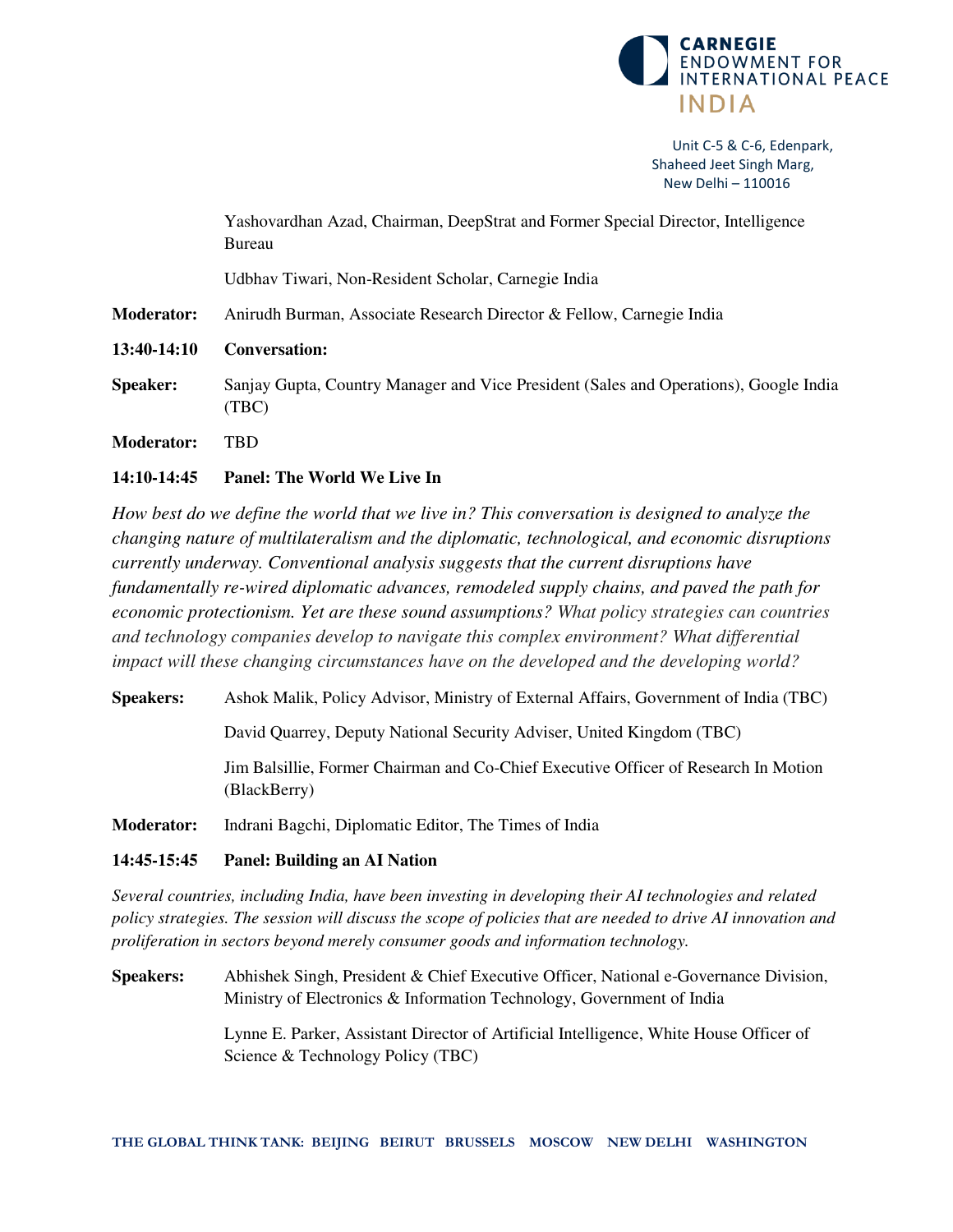

|                   | Andrew W. Wyckoff, Director, OECD Directorate for Science, Technology, and<br>Innovation               |
|-------------------|--------------------------------------------------------------------------------------------------------|
|                   | Manish Gupta, Director, Google Research, India                                                         |
| <b>Moderator:</b> | Jibu Elias, Content and Research Lead, INDIAai                                                         |
| 15:45-16:00       | Keynote                                                                                                |
| <b>Speaker:</b>   | Vijay Gokhale, Nonresident Senior Fellow & Former Foreign Secretary of India                           |
| 16:00-17:00       | Panel: Enhancing Digital Connectivity in the Indo-Pacific: Opportunities for India-<br><b>EU-ASEAN</b> |

*The European Union (EU), India, and ASEAN nations should establish mutually beneficial relationships, promote investments, and facilitate exchanges in the Indo-Pacific which is home to a vibrant digital ecosystem. This session will explore tangible steps to build such partnerships to enhance sustainable and secure digital connections that support resilient digital economy in the Indo-Pacific.* 

| <b>Speakers:</b>  | Satvinder Singh, Deputy Secretary-General, ASEAN Economic Community (TBC)                                                                  |
|-------------------|--------------------------------------------------------------------------------------------------------------------------------------------|
|                   | Maive Rute, Deputy Director General, DG GROW, European Commission                                                                          |
|                   | Amanda Solloway, Under Secretary of State, Department for Business, Energy, and<br>Industrial Strategy, Government of United Kingdom (TBC) |
|                   | Representative from the Ministry of External Affairs, Government of India (TBC)                                                            |
| <b>Moderator:</b> | Rajeswari Pillai Rajagopalan, Director, Centre for Security, Strategy and Technology,<br><b>Observer Research Foundation</b>               |

#### **17:00-18:00 Panel: Building Data Protection Authorities**

*India is working towards a national privacy legislation. The effectiveness of this legislation will be defined by the effectiveness of the proposed Data Protection Authority. This session will discuss how countries should approach building a data regulator, best practices, and what lessons can be learnt from global experiences.* 

**Speakers:** Rahul Matthan, Partner, Trilegal Michael Pisa, Policy Fellow, Center for Global Development Miriam Wimmer, Director, Brazillian Data Protection Authority, ANPD Andrea Jelinek, Chairwoman, European Data Protection Board Melinda Claybaugh, Privacy Policy Director-Legislation, Facebook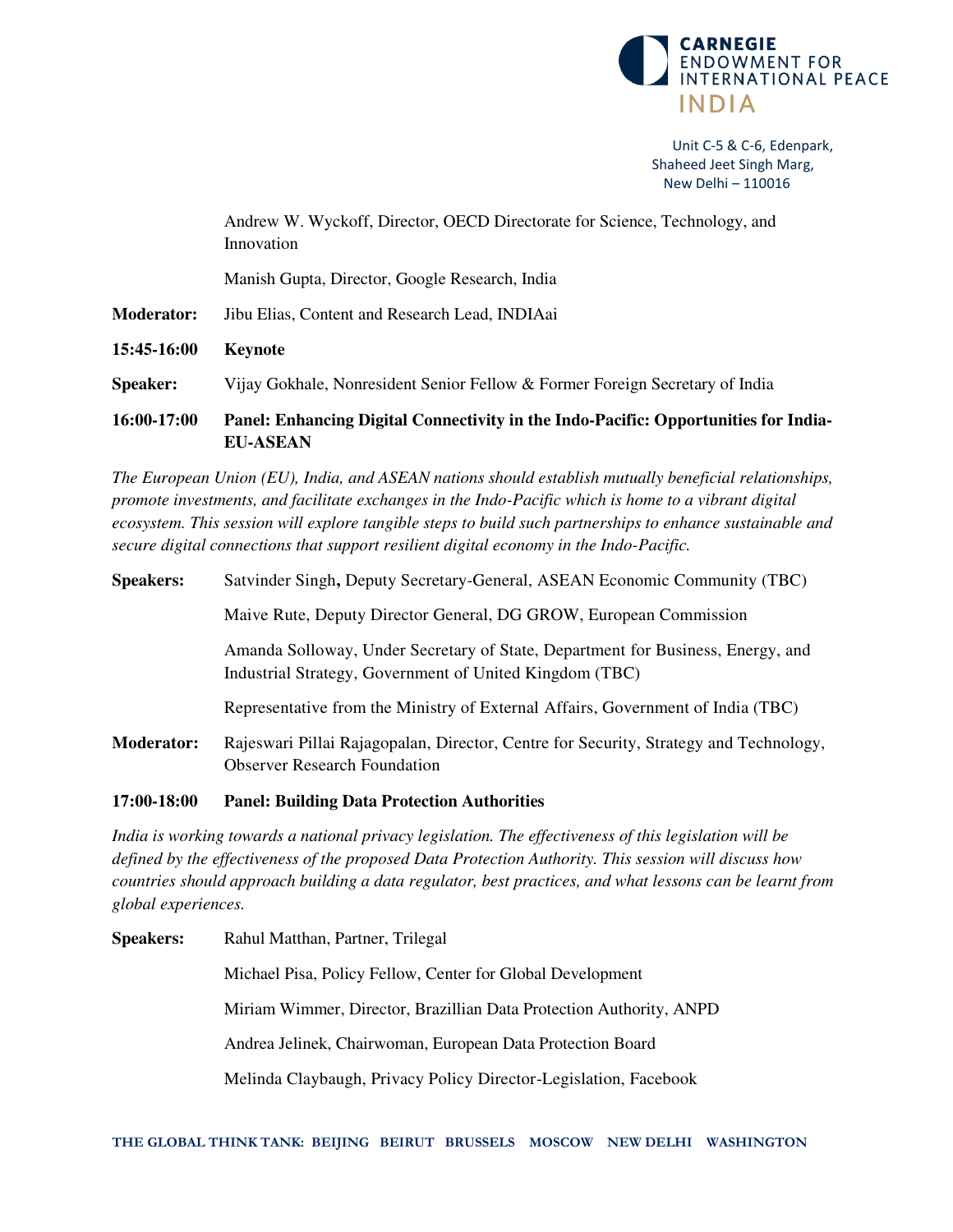

#### **Moderator:** Suyash Rai, Deputy Director and Fellow, Carnegie India

# **18:00-18:10 Ministerial Intervention: Leveraging Green Technology: Roadmap to Sustainable Development**

*The 6th Intergovernmental Panel on Climate Change report published in August this year highlighted the severe consequences of continuing the present trajectory of growth and innovation. Countries therefore need to find sensible compromises to support global action on climate change, with carbon offsetting being one alternative. The session will discuss new partnerships and technologies, and deliberate prospects of funding innovations that can create a cleaner, brighter, and more equitable economic future.* 

**Speaker:** Angus Taylor, Minister for Energy and Emissions Reduction of Australia (TBC)

# **18:10-18:45 Panel: Technological Innovation for Sustainable Development**

*The economic agenda of nations and companies are increasingly become climate friendly. Digital technology's transformative potential is being increasingly leveraged to ensure a sustainable future. The session will focus on technologies that companies can leverage to focus more on the adoption and promotion of green tech for sustainable and inclusive development.* 

**Speakers:** Sindhu Gangadharan, SVP & Managing Director, SAP Labs India Viveka Risberg, Program Director, Sustainable Production & Consumption,

AxFoundation

Mani Kishore Vajipeyajula, Co-Founder and Chief Executive Officer, Banyan Nation

**Moderator:** TBD

#### **18:45-19:05 Conversation: E-commerce for the Next Half Billion**

*Innovations in digital technologies along with development of faster internet networks has resulted in accelerated digital transformation and increased reliance on e-commerce. To meet ever-increasing demands of an online shopper, advanced technological practices are being implemented at every point of the supply chain. This session will explore how online and offline retail models are merging on the back of technology and driving digitization for millions of businesses. It will also look at the implications on competition in the retail space, as the market infrastructure becomes more accessible with the internet becoming ubiquitous in India.* 

| <b>Speaker:</b>   | Manish Tiwary, Vice President & Country Manager, India Consumer Business, Amazon<br>(TBC)                                        |
|-------------------|----------------------------------------------------------------------------------------------------------------------------------|
|                   | Gowree Gokhale, Partner, Nishith Desai (TBC)                                                                                     |
| <b>Moderator:</b> | Ramesh Abhishek, Former Secretary, Department for Promotion of Industry and Internal<br>Trade, Ministry of Commerce and Industry |